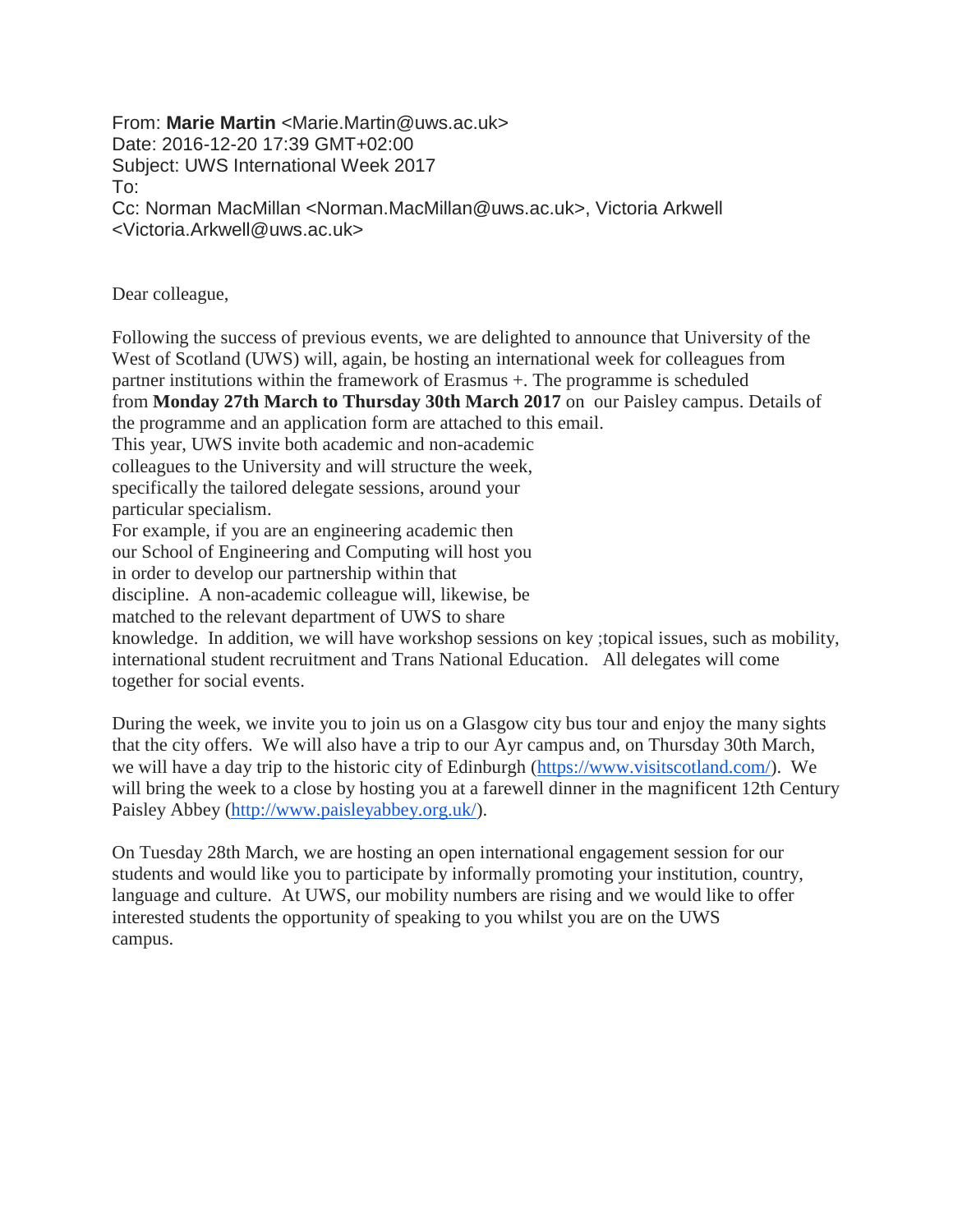Participants will be asked to finance their own travel, accommodation and expenses through the Erasmus programme. We can offer you accommodation within our Halls of Residence or recommend local hotels on request. There are no participation fees for the International Week.

Colleagues who are interested in attending should complete the International Week application form and return it to me. Further, if you have any enquiries about the event please contact me.

We would like to receive completed applications by **Friday 27th January 2017**. At UWS, we look forward to welcoming you to Scotland and to our University.

Kind regards

**Marie Martin International Centre Co-ordinator** University of the West of Scotland | Paisley| PA1 2BE Email: [marie.martin@uws.ac.uk](mailto:marie.martin@uws.ac.uk) Direct Line: [+44 \(0\) 141 848 3184](tel:+44%20141%20848%203184) Skype: uws.mariemartin [www.uws.ac.uk](http://www.uws.ac.uk/)

For UKVI updates, please go to: <https://www.gov.uk/government/organisations/uk-visas-and-immigration>

Please consider the environment and think before you print.

The University of the West of Scotland is a registered Scottish charity. Charity number SC002520.

This e-mail and any attachment is for authorised use by the intended recipient(s) only. It may contain proprietary material, confidential information and/or be subject to legal privilege. It should not be copied, disclosed to, retained or used by, any other party. If you are not an intended recipient then please promptly delete this e-mail and any attachment and all copies and inform the sender.